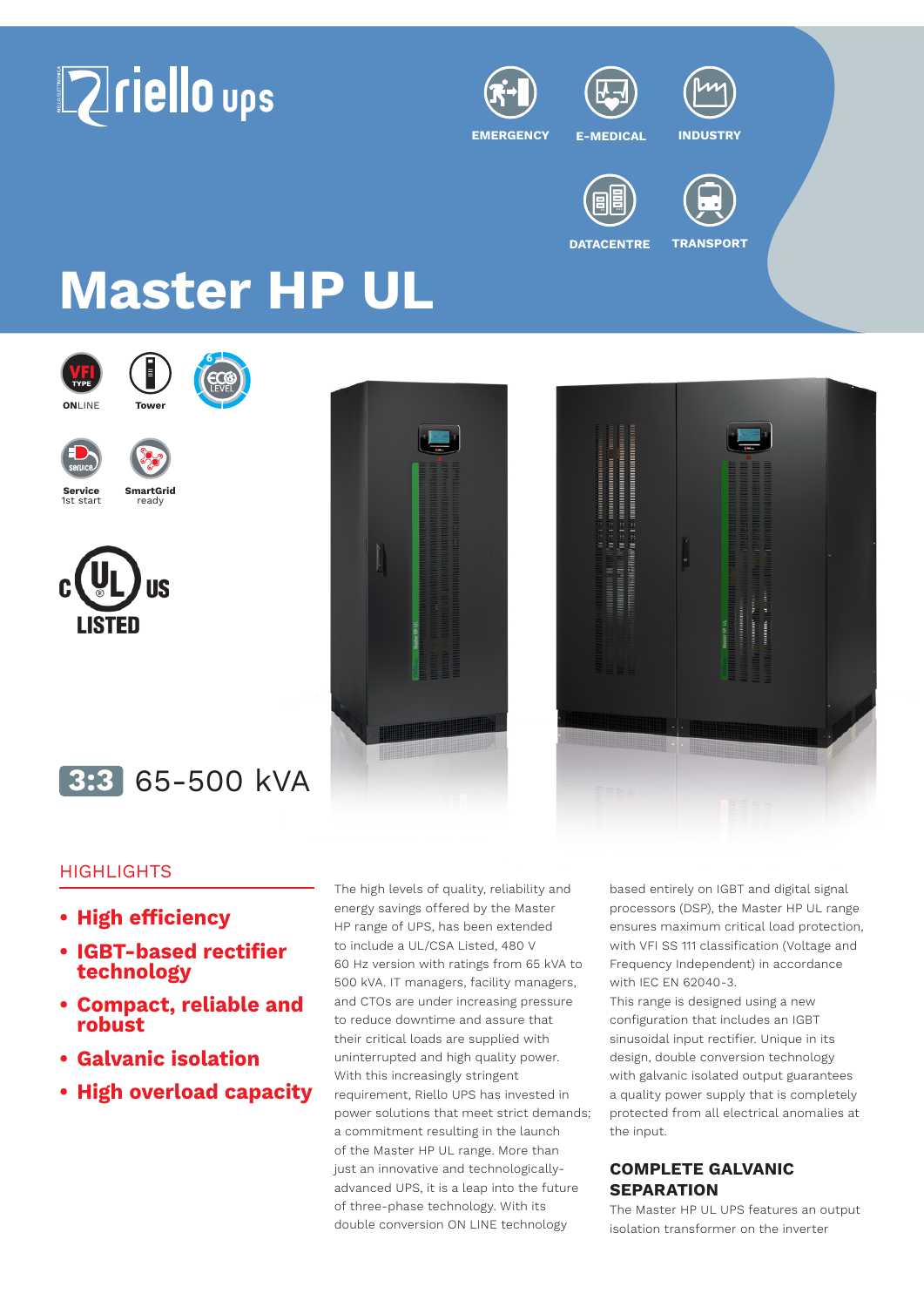as part of the inverter circuit inside the UPS cabinet, providing galvanic isolation between the load and the battery with improved versatility in system configuration, allowing:

- Complete UPS output galvanic isolation for critical infrastructures from the battery DC power source;
- Two truly separated supply inputs (utility and bypass), which can be taken from two different power sources (with different neutrals); this is particularly well suited for parallel systems in order to ensure selectivity between the two sources, improving the reliability of the entire installation;
- No neutral input connection is required at the UPS rectifier input stage; this method is particularly favorable in order to prevent the transmission of common neutral disturbances via the neutral conductor;
- No effects to the UPS output performance or reduced impact of the inverter power components while supplying specific loads; in addition the inverter transformer minimizes the impact of third harmonic disturbances, prevents the effects of energy backfeed into the inverter when supplying industrial load applications and can supply unbalanced loads;
- High inverter short circuit current to clear faults which occur between phase and neutral on load side (up to three times nominal current).

Output transformer housed within a cabinet which allows for a significant reduction in the footprint and provides space savings.

#### **ZERO IMPACT SOURCE**

The Master HP UL series features the added advantages of the Zero Impact Source formula offered by an IGBTbased rectifier assembly. This eliminates problems connected with installation in networks with limited power capacity, where the UPS is supplied by a generator set or anywhere there are compatibility problems with loads that generate current harmonics. Master MHT UL series UPS have zero impact on the power supply source, whether it is a utility grid or generator set:

- Input current distortion <3%;
- Input power factor 0.99;
- Power walk-in function that ensures progressive rectifier start up;
- Start up delay function, to restart the rectifiers when mains power is restored if there are several UPS in the system.

This provides savings in installation costs via: • A smaller electrical infrastructure;

- Smaller circuit protection devices;
- Less wiring.

#### **FLEXIBILITY**

Master HP UL is suitable for a wide range of applications including IT and the most demanding industrial environments and processes. With several operational configurations including ON LINE, ECO, SMART ACTIVE, STANDBY, Frequency Converter and Voltage Regulation. A broad range of accessories and options, complex configurations and system architectures can be achieved to guarantee maximum power availability and the option to add new UPS without interruption to site operations.

#### **BATTERY CARE SYSTEM: MAXIMUM BATTERY CARE**

Master HP UL series UPS include a range of features designed to prolong battery life and reduce usage by using different recharging methods; deep discharge protection, current limitation, and voltage compensation based on ambient temperature.

#### **MAIN FEATURES**

- Compact size: e.g.: only 2.330 square inches for the Master HP UL 500 kVA;
- Reduced weight for transformer based UPS;
- Double load protection, both electronic and galvanic, towards the battery.

The entire Master HP UL range is suitable for use in a wide range of applications. The Master HP can supply any type of load, e.g. servers, controls, lighting, capacitive, switch mode. Power supply reliability and availability are ensured for critical applications by distributed parallel configurations of up to 8 units, for redundant (N+1) or power parallel configurations.

#### **ADVANCED SUPERVISION**

The Master HP UPS has a front panel mounted graphic display providing UPS information, measurements, status updates and alarms in multiple languages, with waveform displays including voltage/ current and providing a kWh reading that can be used to measure IT loads and calculate a Data Centre PUE (Power Usage Effectiveness) ratio.

#### OPTIONS

#### **SOFTWARE**

PowerShield<sup>3</sup> PowerNetGuard

#### **ACCESSORIES**

#### NETMAN 204 UL

Multi I/O (Relay Alarm card and generator Interface)

#### **PRODUCT ACCESSORIES**

Parallel configuration kit (Closed Loop) Fully configured battery systems with appropriate autonomy

> **MHT 300 UL TCE MHT 400 UL TCE MHT 500 UL TCE**

Maintenance Bypass Switchgear for all models

Battery temperature sensor

**MHT 300 UL MHT 400 UL MHT 500 UL**

#### DIMENSIONS





**MHT 160 UL MHT 200 UL MHT 250 UL**

1900 mm

including manual bypass excluding manual bypass including manual bypass Top Cable Entry cabinets

-33.5 inches

850 mm 75 inches 1900 mm

55 inches<br><sup>1400</sup> mm

**MHT 160 UL MHT 200 UL MHT 250 UL**

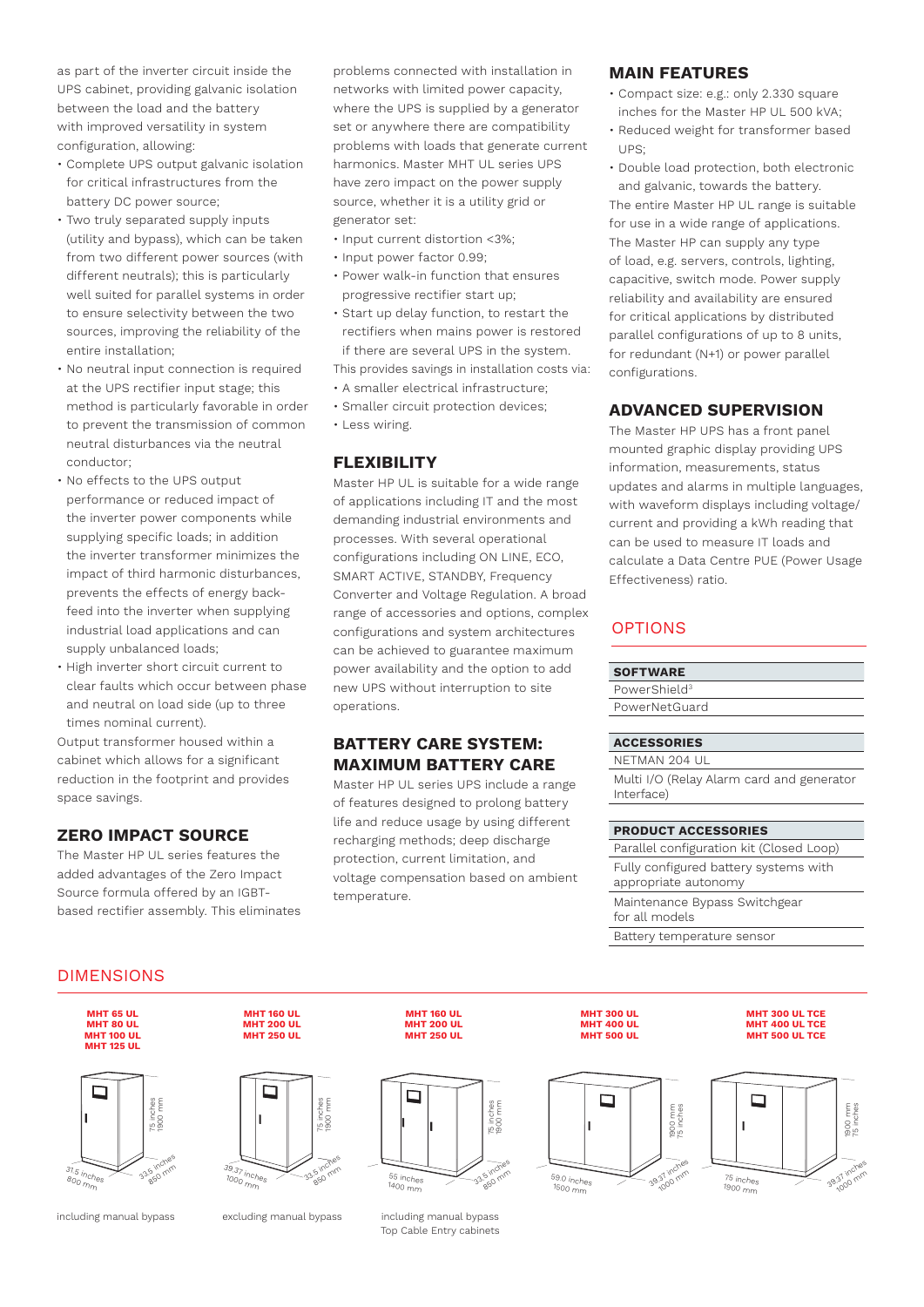| <b>MODELS</b>                                                        | <b>MHT 65 UL</b>                                                                                   | <b>MHT 80 UL</b>                                                                                                                                                                                                                                                                                                                                                                                                                                                                                                                                                                                                                                                                                                                                     | <b>MHT 100 UL</b> | <b>MHT 125 UL</b> | <b>MHT 160 UL</b> |  |  |
|----------------------------------------------------------------------|----------------------------------------------------------------------------------------------------|------------------------------------------------------------------------------------------------------------------------------------------------------------------------------------------------------------------------------------------------------------------------------------------------------------------------------------------------------------------------------------------------------------------------------------------------------------------------------------------------------------------------------------------------------------------------------------------------------------------------------------------------------------------------------------------------------------------------------------------------------|-------------------|-------------------|-------------------|--|--|
| <b>INPUT</b>                                                         |                                                                                                    |                                                                                                                                                                                                                                                                                                                                                                                                                                                                                                                                                                                                                                                                                                                                                      |                   |                   |                   |  |  |
| Rated voltage [V]                                                    | 480 three-phase + N<br>45 / 65<br>>0.99                                                            |                                                                                                                                                                                                                                                                                                                                                                                                                                                                                                                                                                                                                                                                                                                                                      |                   |                   |                   |  |  |
| Frequency [Hz]                                                       |                                                                                                    | <3% THDi<br>0 - 100% in 125" (selectable)<br>±2% (selectable from ±1% to ±5% from front panel)<br>Back Feed protection; separable bypass line<br>VRLA, Wet Cell, NiCd<br>Zero<br>$-0.061\% \times V \times P$ / $-0.11\% \times V \times P$ C<br>65<br>100<br>125<br>160<br>80<br>58.5<br>72<br>90<br>112.5<br>144<br>$3 + N$<br>480 three-phase + N<br>±1%<br>from $\pm 5\%$ to $\pm 1\%$ in 20 msec.<br><1% with linear load / <3% with non-linear load                                                                                                                                                                                                                                                                                            |                   |                   |                   |  |  |
| Power factor                                                         |                                                                                                    |                                                                                                                                                                                                                                                                                                                                                                                                                                                                                                                                                                                                                                                                                                                                                      |                   |                   |                   |  |  |
| Harmonic current distortion                                          |                                                                                                    |                                                                                                                                                                                                                                                                                                                                                                                                                                                                                                                                                                                                                                                                                                                                                      |                   |                   |                   |  |  |
| Soft start                                                           |                                                                                                    |                                                                                                                                                                                                                                                                                                                                                                                                                                                                                                                                                                                                                                                                                                                                                      |                   |                   |                   |  |  |
| Frequency tolerance                                                  |                                                                                                    |                                                                                                                                                                                                                                                                                                                                                                                                                                                                                                                                                                                                                                                                                                                                                      |                   |                   |                   |  |  |
| Standard equipment provided                                          |                                                                                                    |                                                                                                                                                                                                                                                                                                                                                                                                                                                                                                                                                                                                                                                                                                                                                      |                   |                   |                   |  |  |
| <b>BATTERIES</b>                                                     |                                                                                                    |                                                                                                                                                                                                                                                                                                                                                                                                                                                                                                                                                                                                                                                                                                                                                      |                   |                   |                   |  |  |
| Type                                                                 |                                                                                                    |                                                                                                                                                                                                                                                                                                                                                                                                                                                                                                                                                                                                                                                                                                                                                      |                   |                   |                   |  |  |
| Ripple current                                                       |                                                                                                    |                                                                                                                                                                                                                                                                                                                                                                                                                                                                                                                                                                                                                                                                                                                                                      |                   |                   |                   |  |  |
| Recharge voltage compensation                                        |                                                                                                    |                                                                                                                                                                                                                                                                                                                                                                                                                                                                                                                                                                                                                                                                                                                                                      |                   |                   |                   |  |  |
| <b>OUTPUT</b>                                                        |                                                                                                    |                                                                                                                                                                                                                                                                                                                                                                                                                                                                                                                                                                                                                                                                                                                                                      |                   |                   |                   |  |  |
| Nominal power [kVA]                                                  |                                                                                                    |                                                                                                                                                                                                                                                                                                                                                                                                                                                                                                                                                                                                                                                                                                                                                      |                   |                   |                   |  |  |
| Active power [kW]                                                    |                                                                                                    |                                                                                                                                                                                                                                                                                                                                                                                                                                                                                                                                                                                                                                                                                                                                                      |                   |                   |                   |  |  |
| Number of phases                                                     |                                                                                                    |                                                                                                                                                                                                                                                                                                                                                                                                                                                                                                                                                                                                                                                                                                                                                      |                   |                   |                   |  |  |
| Rated voltage [V]                                                    |                                                                                                    |                                                                                                                                                                                                                                                                                                                                                                                                                                                                                                                                                                                                                                                                                                                                                      |                   |                   |                   |  |  |
| Static stability                                                     | 3:1<br>0.05%<br>60<br>110% for 60 min.; 125% for 10 min.; 150% for 1 min.                          |                                                                                                                                                                                                                                                                                                                                                                                                                                                                                                                                                                                                                                                                                                                                                      |                   |                   |                   |  |  |
| Dynamic stability                                                    |                                                                                                    |                                                                                                                                                                                                                                                                                                                                                                                                                                                                                                                                                                                                                                                                                                                                                      |                   |                   |                   |  |  |
| Voltage distortion                                                   |                                                                                                    | 1500/680<br>1610/730<br>1742/790<br>1851/840<br>2204/1000<br>39x33.5x75 /<br>31.5x33.5x75 / 800x850x1900<br>1000x850x1900<br>55x33.5x75 /<br>1400x850x1900<br>dry contacts (configurable)<br>ESD and bypass (configurable)<br>Double RS232 + dry contacts + 2 slots for communications<br>interface with SNMP, Modbus, and Bacnet Protocols<br>$32 - 104$ °F / 0 - 40 °C<br><95% non-condensing<br>Black<br>65<br>68<br><b>IP20</b><br>up to 98.5%<br>UL Standard 1778: 2 <sup>nd</sup> edition from 65 to 125 kVA, 5 <sup>th</sup> edition from 160 to 250 kVA;<br>From 160 to 250 kVA: UL 60950-1 1: Information Technology Equipment - Safety - Part 1: General<br>IEC 62040-3; UL 924 and OUST category - Emergency Lighting and power equipment |                   |                   |                   |  |  |
| Crest factor [lpeack/lrms]                                           |                                                                                                    |                                                                                                                                                                                                                                                                                                                                                                                                                                                                                                                                                                                                                                                                                                                                                      |                   |                   |                   |  |  |
| Frequency stability on battery                                       |                                                                                                    |                                                                                                                                                                                                                                                                                                                                                                                                                                                                                                                                                                                                                                                                                                                                                      |                   |                   |                   |  |  |
| Frequency [Hz]                                                       |                                                                                                    |                                                                                                                                                                                                                                                                                                                                                                                                                                                                                                                                                                                                                                                                                                                                                      |                   |                   |                   |  |  |
| Overload                                                             |                                                                                                    |                                                                                                                                                                                                                                                                                                                                                                                                                                                                                                                                                                                                                                                                                                                                                      |                   |                   |                   |  |  |
| <b>INFO FOR INSTALLATION</b>                                         |                                                                                                    |                                                                                                                                                                                                                                                                                                                                                                                                                                                                                                                                                                                                                                                                                                                                                      |                   |                   |                   |  |  |
| Weight [lbs/kg]                                                      |                                                                                                    |                                                                                                                                                                                                                                                                                                                                                                                                                                                                                                                                                                                                                                                                                                                                                      |                   |                   |                   |  |  |
| Weight with TCE and maintenance<br>bypass [lbs/kg]                   |                                                                                                    |                                                                                                                                                                                                                                                                                                                                                                                                                                                                                                                                                                                                                                                                                                                                                      |                   |                   |                   |  |  |
| Dimensions (WxDxH)<br>[inches/mm]                                    |                                                                                                    |                                                                                                                                                                                                                                                                                                                                                                                                                                                                                                                                                                                                                                                                                                                                                      |                   |                   |                   |  |  |
| Dimensions with TCE and<br>Maintenance bypass (WxDxH)<br>[inches/mm] |                                                                                                    |                                                                                                                                                                                                                                                                                                                                                                                                                                                                                                                                                                                                                                                                                                                                                      |                   |                   |                   |  |  |
| Remote signals                                                       |                                                                                                    |                                                                                                                                                                                                                                                                                                                                                                                                                                                                                                                                                                                                                                                                                                                                                      |                   |                   |                   |  |  |
| Remote controls                                                      |                                                                                                    |                                                                                                                                                                                                                                                                                                                                                                                                                                                                                                                                                                                                                                                                                                                                                      |                   |                   |                   |  |  |
| Communications                                                       |                                                                                                    |                                                                                                                                                                                                                                                                                                                                                                                                                                                                                                                                                                                                                                                                                                                                                      |                   |                   |                   |  |  |
| Operating temperature                                                |                                                                                                    |                                                                                                                                                                                                                                                                                                                                                                                                                                                                                                                                                                                                                                                                                                                                                      |                   |                   |                   |  |  |
| Relative humidity                                                    |                                                                                                    |                                                                                                                                                                                                                                                                                                                                                                                                                                                                                                                                                                                                                                                                                                                                                      |                   |                   |                   |  |  |
| Color                                                                |                                                                                                    |                                                                                                                                                                                                                                                                                                                                                                                                                                                                                                                                                                                                                                                                                                                                                      |                   |                   |                   |  |  |
| Noise level at 3.3 ft / 1 m<br>(ECO Mode) [dBA]                      |                                                                                                    |                                                                                                                                                                                                                                                                                                                                                                                                                                                                                                                                                                                                                                                                                                                                                      |                   |                   |                   |  |  |
| IP rating                                                            |                                                                                                    |                                                                                                                                                                                                                                                                                                                                                                                                                                                                                                                                                                                                                                                                                                                                                      |                   |                   |                   |  |  |
| ECO Mode efficiency                                                  |                                                                                                    |                                                                                                                                                                                                                                                                                                                                                                                                                                                                                                                                                                                                                                                                                                                                                      |                   |                   |                   |  |  |
| Standards                                                            | Requirements; National Electrical Code (NFPA-70); FCC Part 15 Subpart J class A - Radio Frequency; |                                                                                                                                                                                                                                                                                                                                                                                                                                                                                                                                                                                                                                                                                                                                                      |                   |                   |                   |  |  |
| Classification in accordance<br>with IEC 62040-3                     | (Voltage Frequency Independent) VFI - SS - 111                                                     |                                                                                                                                                                                                                                                                                                                                                                                                                                                                                                                                                                                                                                                                                                                                                      |                   |                   |                   |  |  |
| Transport                                                            | Pallet jack                                                                                        |                                                                                                                                                                                                                                                                                                                                                                                                                                                                                                                                                                                                                                                                                                                                                      |                   |                   |                   |  |  |